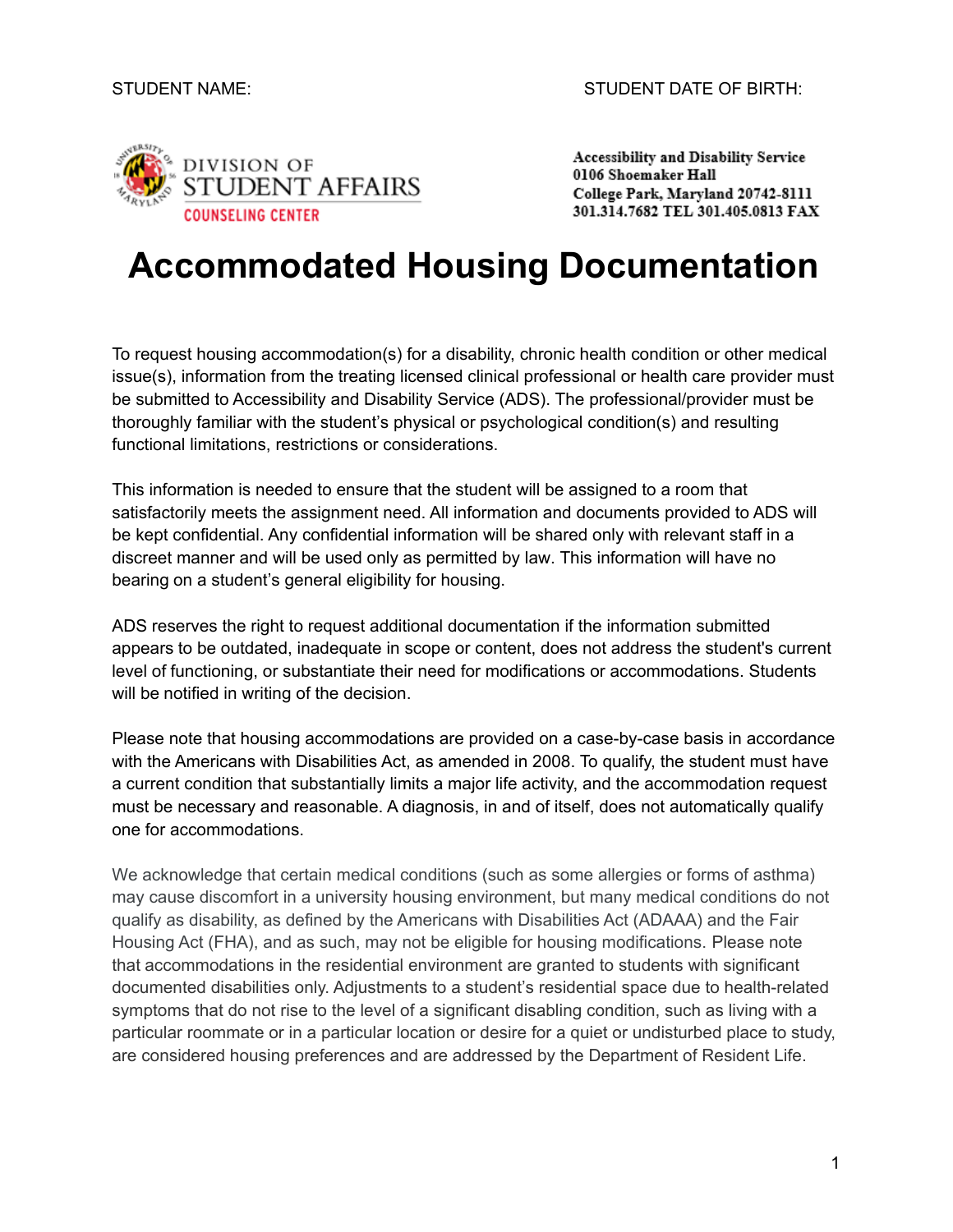# **Due Dates**

In order for housing accommodation requests to be reviewed and addressed in a timely manner, students are asked to meet the following best consideration due dates if they wish to have accommodations available on the day that residence halls open each semester. Requests submitted after the posted due dates will be reviewed and considered (as space allows), but they cannot be guaranteed to be available at the start of the semester.

- May 15: Best Consideration due date for fall admission
- December 1: Best Consideration due date for spring admission

### **How Decisions Are Made**

Housing assignments and the residential learning environment are integral parts of University of Maryland programs, particularly for freshmen. Below is a summary of the factors we consider when evaluating housing requests.

The answers to any/all of these questions may be key factors in our decision-making. Our goal is to provide access to a safe and supportive living environment for all students participating in our established resident life program.

# **Severity of the Condition is considered**

- 1. Is the impact of the condition life-threatening if the request is not met?
- 2. Is there a negative health impact that may be permanent if the request is not met?
- 3. Is the request an integral component of a treatment plan for the condition in question?

4. Does the request center on room adaptations necessary for safe and independent occupancy in the residence hall?

- 5. What is the likely impact on academic performance if the request is not met?
- 6. What is the likely impact on social development if the request is not met?
- 7. What is the likely impact on the student's level of comfort if the request is not met?

# **Timing of the Request is considered**

- 1. Was the accommodation request made with the student's initial housing request?
- 2. Was the request made before the deadline for housing requests for the semester in question?

3. Was the request made as soon as possible after identifying the need (based on date of

diagnosis, receipt of housing assignment, change in status, etc.)?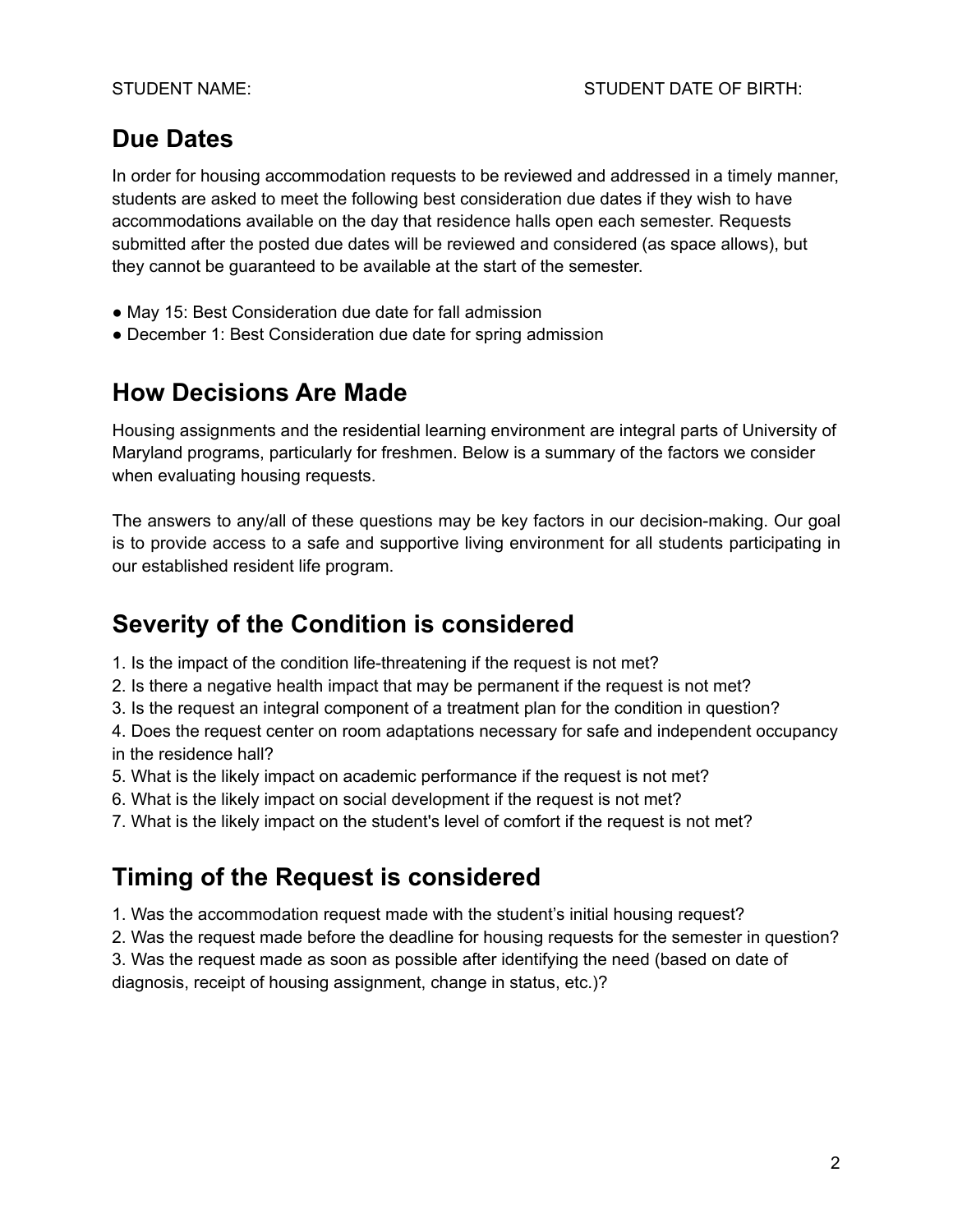#### **Feasibility and Availability are considered**

1. Is space available that meets the student's needs?

2. Can space be adapted to provide the requested configuration without creating a safety hazard (electrical/structural load limits, emergency egress, etc.)?

3. Are there other effective methods or housing configurations that would achieve similar benefits as the requested configuration?

4. How does meeting this request impact housing commitments to other students?

# **Part I- University of Maryland Student Request Information**

This section is to be completed by the student:

- Student Name:
- Student UID Number:
- Student Date of Birth:
- Student Email Address:
- Student Phone Number:

What housing accommodation(s) are you requesting (please specify)?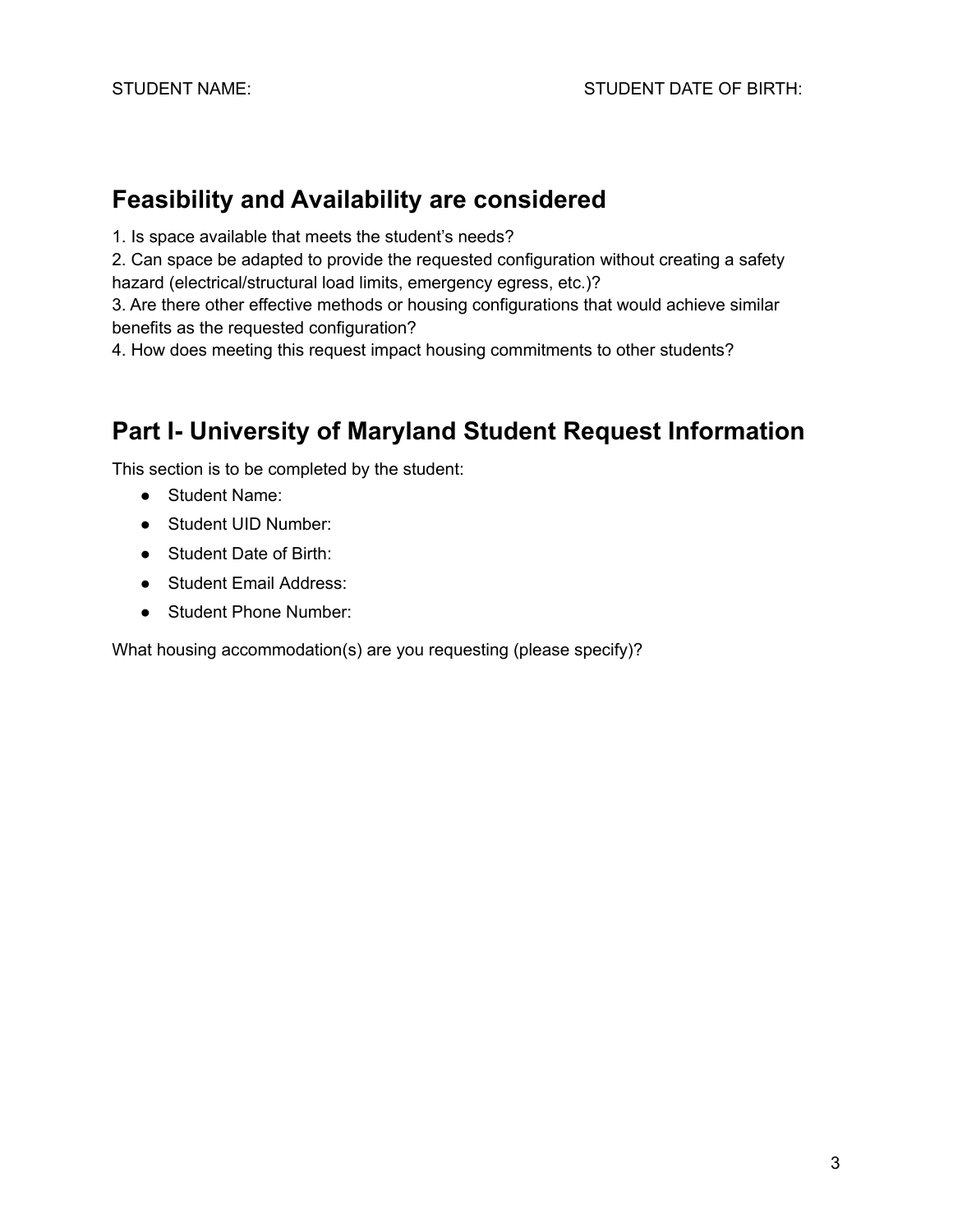# **Part II- Medical/Mental Health Documentation Professional Documentation**

This section is to be completed by the student's physical or mental health care provider.

 **To the student:** *PART II OF THIS FORM MUST BE FILLED OUT IN ITS ENTIRETY BY YOUR TREATING HEALTH CARE PROVIDER.* If this form is completed by anyone other than an appropriate and qualified licensed healthcare professional, the information provided may not be used to support your accommodation request. The University of Maryland reserves the right to request additional documentation. Given that a request for additional information can result in a delay in your request for accommodations, you are strongly urged to have the form completed by an appropriate and qualified, licensed health care professional who will include all requested information.

**To the evaluator:** The student named above (in Part I) has asserted that they have a disability which will require housing accommodation at the University of Maryland. The information you provide will be used to determine the appropriateness of the requested accommodation(s). Please take the time to complete this form and thoroughly answer all questions. We must receive an original form with your signature. We cannot accept substitutions for this and you will be requested to provide supplemental information on official letterhead. All information provided to us is confidential. With the student's permission, we may contact you directly for additional information to assist us in making a determination. Please contact us with any questions.

Please note these relevant definitions:

"Major bodily functions" include, but are not limited to, functions of the immune system, normal cell growth, digestive, bowel, bladder, neurological, brain, respiratory, circulatory, endocrine, and reproductive functions.

"Major life activities" include, but are not limited to, caring for oneself independently, performing manual tasks, seeing, hearing, eating, sleeping, walking, standing, lifting, bending, speaking, breathing, learning, reading, concentrating, thinking, communicating, and working.

# **HEALTH CARE PROVIDER**

Please respond to the following questions.

- 1. Please identify the physical or mental impairment for which you are treating the student.
- 2. Please list the date of onset and severity of the impairment.
- 3. How long have you been treating the student?
- 4. When was the last date of treatment you had with the student?